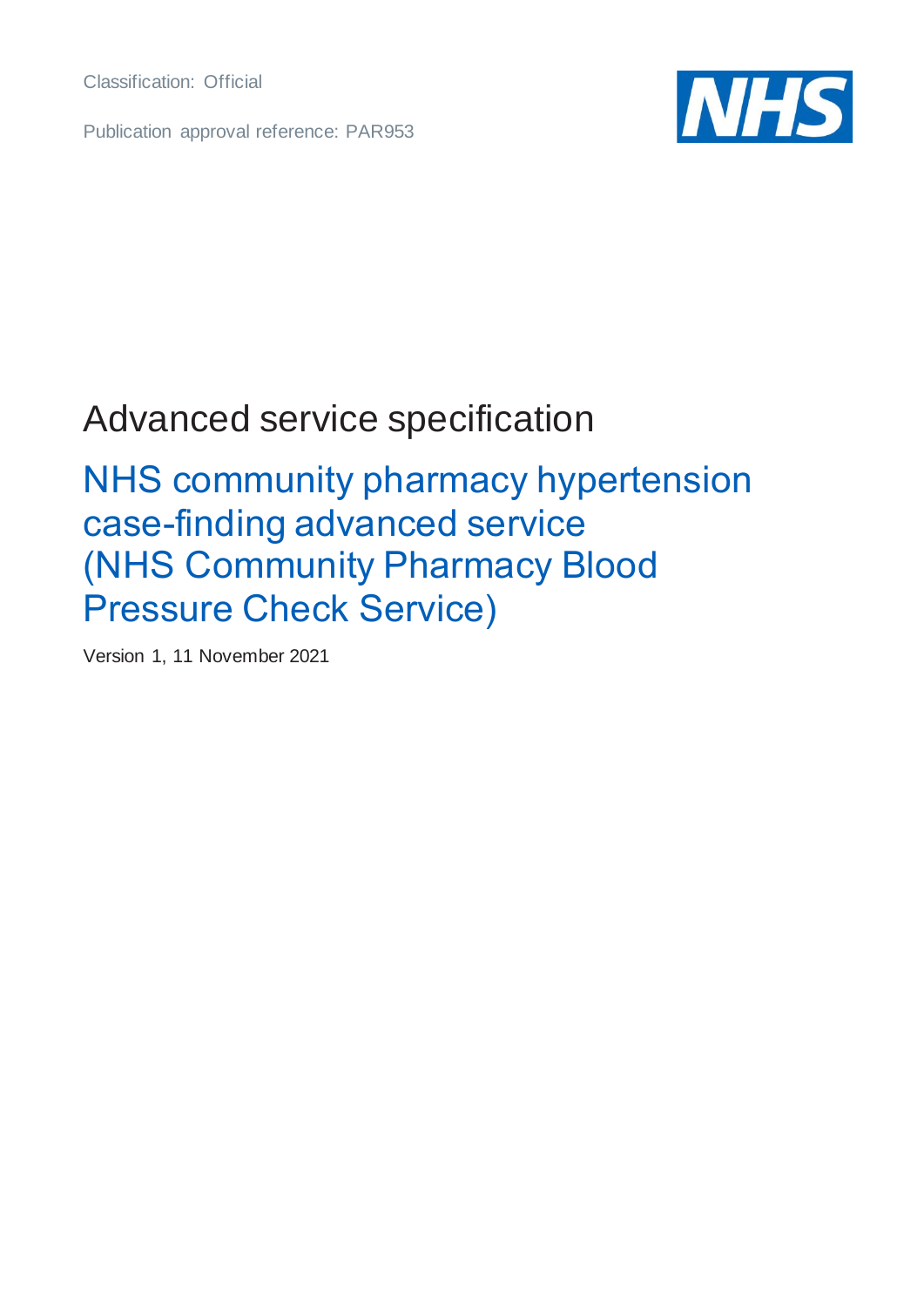# **Contents**

| 2. Requirements for service provision, including training, premises and equipment. 3 |  |
|--------------------------------------------------------------------------------------|--|
|                                                                                      |  |
|                                                                                      |  |
|                                                                                      |  |
|                                                                                      |  |
| Appendix A: Hypertension case-finding advanced service protocol 14                   |  |
|                                                                                      |  |
| Appendix C: Dataset to be reported to the NHSBSA's MYS portal 17                     |  |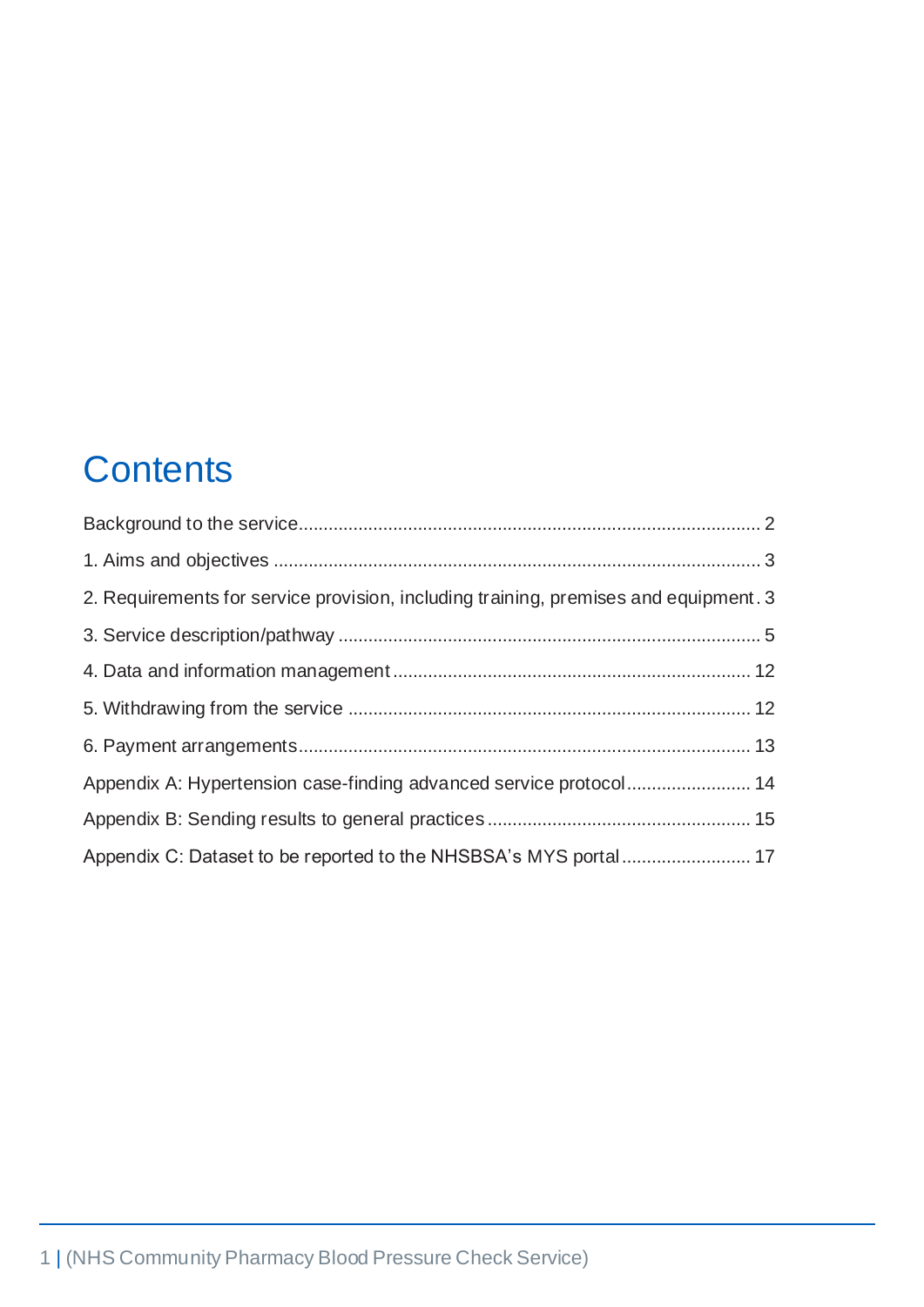# <span id="page-2-0"></span>Background to the service

Cardiovascular disease (CVD) is one of the leading causes of premature death in England<sup>1</sup> and accounts for 1.6 million disability adjusted life years.<sup>2</sup> Hypertension is the biggest risk factor for CVD and is one of the top five risk factors for all premature death and disability in England. An estimated 5.5 million people have undiagnosed hypertension across the country.

Early detection of hypertension is vital and there is evidence that community pharmacy has a key role in detection and subsequent treatment of hypertension and CVD, improving outcomes and reducing the burden on GPs.<sup>3, 4</sup>

Chapter 3 of the NHS Long Term Plan commits the NHS to reducing mortality and morbidity due to CVD, tackling inequalities and shifting towards prevention strategies. The NHS Long Term Plan specifically states that community pharmacy, in collaboration with other providers, will provide opportunities for the public to check on their health through tests for high blood pressure and other high-risk conditions.<sup>5</sup>

NICE quideline NG136<sup>6</sup> sets out the criteria that should be used for the diagnosis and management of hypertension in adults. It specifies that ambulatory blood pressure monitoring (ABPM) is the clinically preferred method for diagnosing hypertension. Home blood pressure monitoring is only an acceptable alternative where the patient cannot tolerate ABPM and may be used for ongoing monitoring for those patients who have a prior diagnosis of hypertension.

As part of the 2019-2024 Community Pharmacy Contractual Framework, it was agreed that a model for detecting undiagnosed CVD in community pharmacy would be piloted in 2020/21 through NHS England and NHS Improvement's Pharmacy Integration Fund. The hypertension case-finding pilot commenced in December 2020 across several primary care networks (PCNs). These pilots have informed the service specification for this advanced service.

<https://www.ncbi.nlm.nih.gov/pmc/articles/PMC4515998/>

<sup>&</sup>lt;sup>2</sup> [https://www.thelancet.com/journals/lancet/article/PIIS0140-6736\(15\)00128-2/fulltext](https://www.thelancet.com/journals/lancet/article/PIIS0140-6736(15)00128-2/fulltext)

<sup>3</sup> <https://pubmed.ncbi.nlm.nih.gov/25801901/>

<https://pubmed.ncbi.nlm.nih.gov/19864496/>

<sup>5</sup> <https://www.longtermplan.nhs.uk/wp-content/uploads/2019/08/nhs-long-term-plan-version-1.2.pdf>

<sup>6</sup> <https://www.nice.org.uk/guidance/ng136>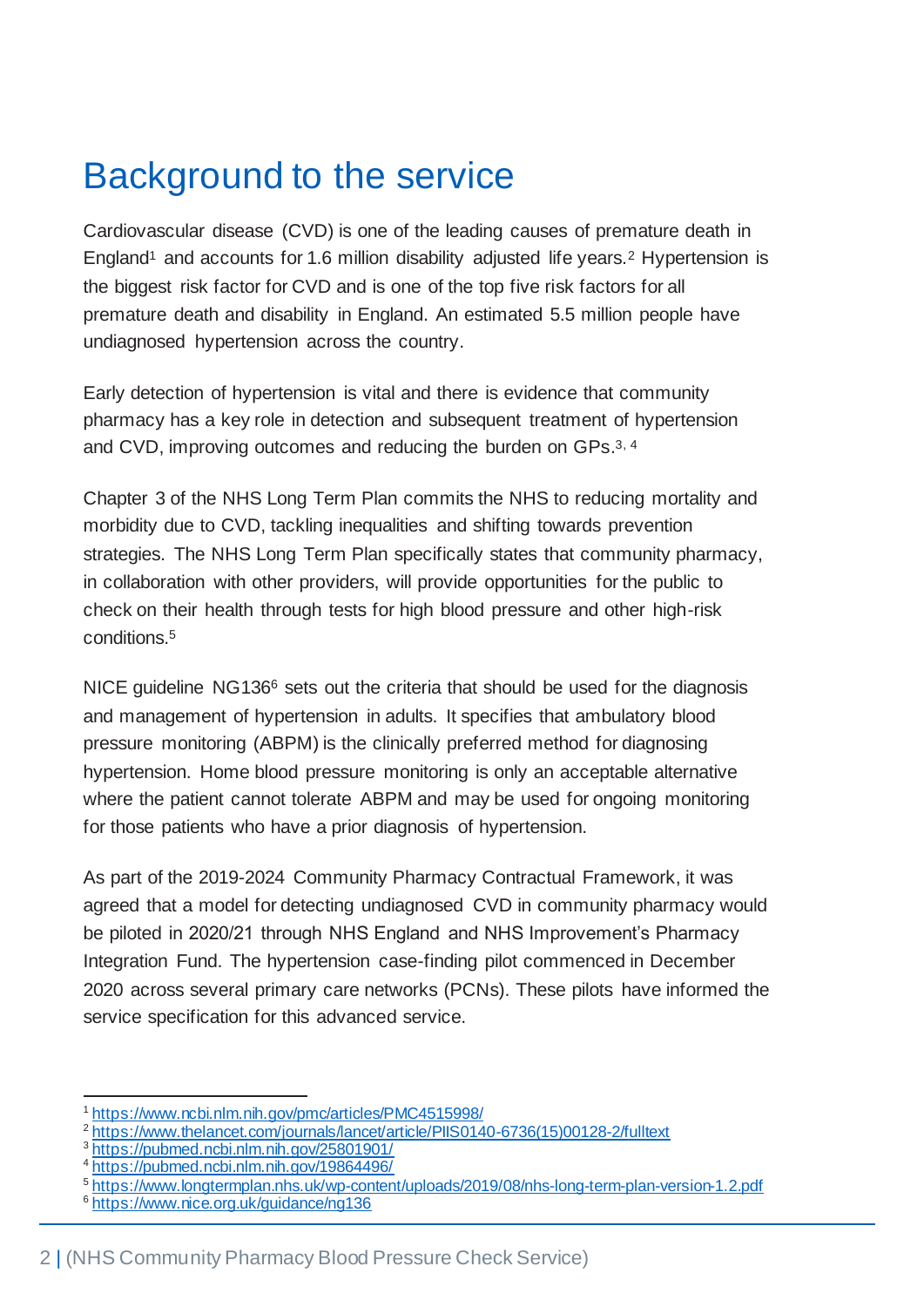### <span id="page-3-0"></span>1. Aims and objectives

- 1.1 The aims and objectives of this service are to:
	- Identify people aged 40 years or older, or at the discretion of the pharmacist people under the age of 40, with high blood pressure (who have previously not had a confirmed diagnosis of hypertension), and to refer them to general practice to confirm diagnosis and for appropriate management.
	- At the request of a general practice, undertake ad hoc clinic and ambulatory blood pressure measurements.
	- Promote healthy behaviours to patients.

# <span id="page-3-1"></span>2. Requirements for service provision, including training, premises and equipment

- 2.1 Prior to provision of the service, the pharmacy contractor must:
	- a. be satisfactorily complying with their obligations under Schedule 4 of the NHS (Pharmaceutical and Local Pharmaceutical Services) Regulations (Terms of Service of NHS pharmacists) in respect of the provision of Essential services and an acceptable system of clinical governance.
	- b. notify us (NHS England and NHS Improvement) that they intend to provide the service by completion of a registration declaration on the NHS Business Services Authority's (NHSBSA) Manage Your Service (MYS) platform.
	- c. engage with local general practices and/or PCN colleagues to make them aware the pharmacy is participating in this service.
- 2.2 The pharmacy contractor must seek to ensure the service is available throughout the pharmacy's core and supplementary opening hours.
- 2.3 The service will be provided by a pharmacist. The pharmacy contractor must ensure all pharmacists providing the service are appropriately trained and competent to do so. Pharmacists providing the service must:
	- have read and understood the operational processes to provide the service as described in this service specification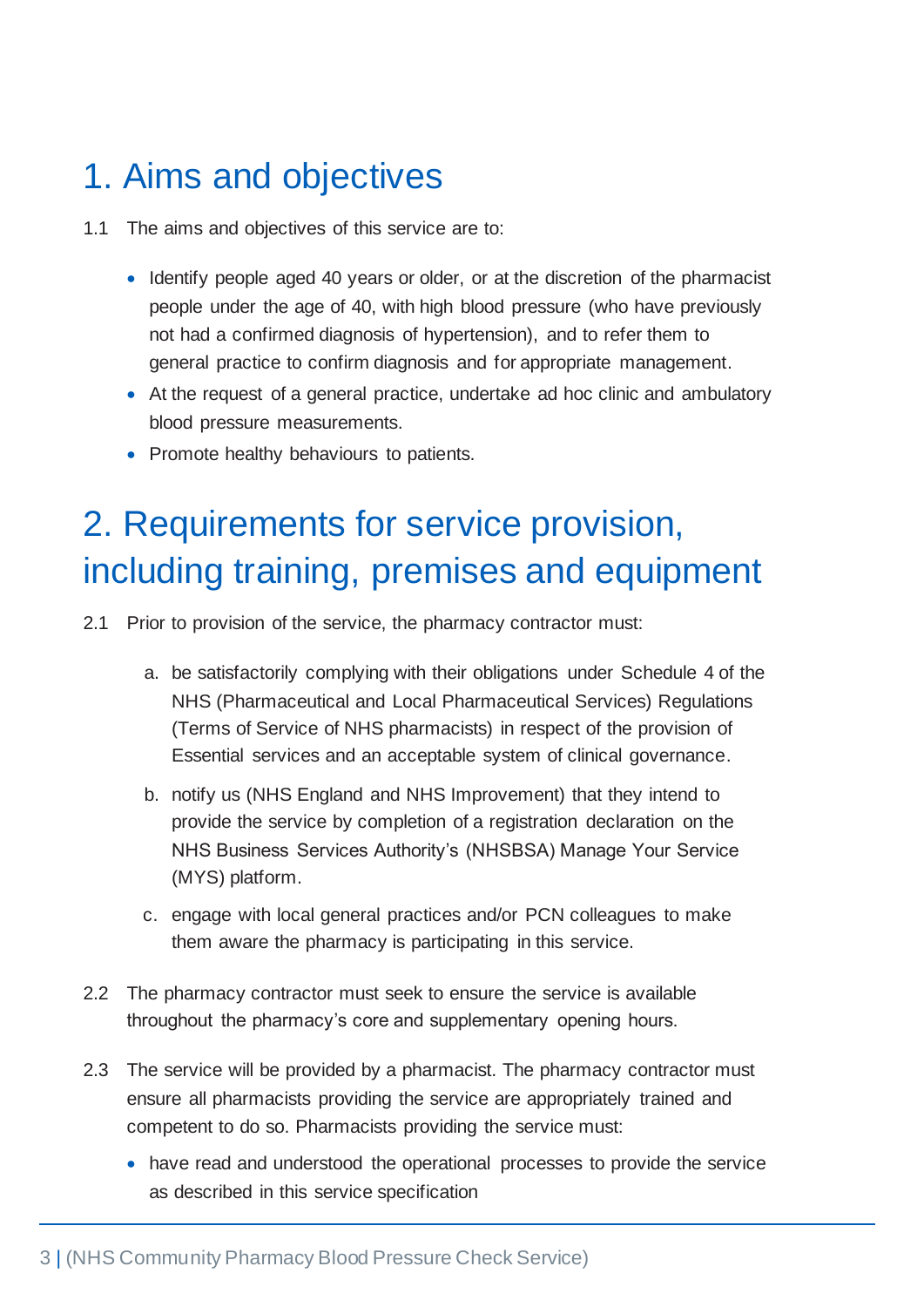- be familiar with the NICE Guideline (NG136) Hypertension in adults: diagnosis and management
- complete training (e-learning or face-to-face) on how to use the blood pressure monitoring equipment which should be provided by their equipment manufacturer.
- 2.4 Pharmacies must have a consultation room that will be used for the provision of the service which meets the requirements in the terms of service. The consultation room should also comply with the following requirements:
	- when measuring blood pressure, the patient must be able to rest their arm on a table/bench at a suitable height<sup>7</sup>
	- it must have IT equipment accessible within the consultation room to allow contemporaneous records of the consultations provided as part of this service to be made.
- 2.5 The service will usually be provided on the pharmacy premises, but patients can also be identified and the service provided in other locations outside the pharmacy, such as areas not designated part of the pharmacy within supermarkets or large stores or in community locations with agreement from NHS England and NHS Improvement regional teams. This may include, but is not limited to, community centres, sports grounds and places of worship. Where the service is provided from premises other than the registered pharmacy premises, contractors must ensure the location is appropriate for service provision (ie meets standards required by the General Pharmaceutical Council and that patient confidentiality can be maintained). It is recommended that a risk assessment is also undertaken to identify and minimise risks to patient safety and impact on wider pharmacy services.
- 2.6 The pharmacy contractor must use blood pressure monitors validated by the British and Irish Hypertension Society (as recommended by NICE) for provision of this service. The clinic blood pressure monitor and ABPM devices used must be listed on one of the following lists: [https://bihsoc.org/bp](https://bihsoc.org/bp-monitors/for-home-use/)[monitors/for-home-use/](https://bihsoc.org/bp-monitors/for-home-use/) or [https://bihsoc.org/bp-monitors/for-specialist-use/.](https://bihsoc.org/bp-monitors/for-specialist-use/)

<sup>7</sup> Overview | Hypertension [in adults: diagnosis and management | Guidance | NICE](https://www.nice.org.uk/guidance/ng136)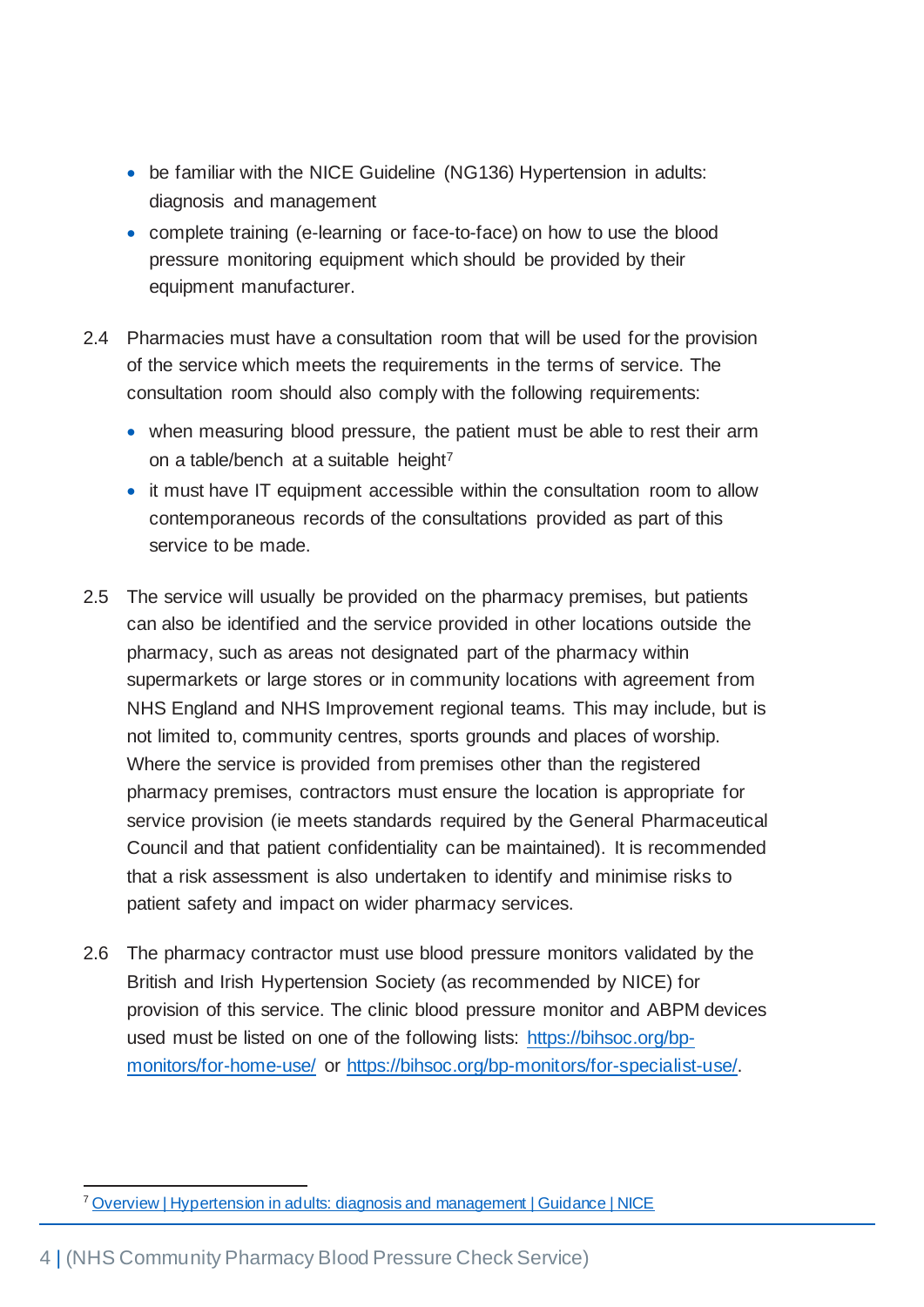- 2.7 Contractors may also find it useful to refer to the Medicines and Healthcare products Regulatory Agency guidance<sup>8</sup> on the purchase, management and use of blood pressure measurement devices when selecting equipment for this service.
- 2.8 Validation, maintenance and recalibration of all blood pressure monitors should be carried out periodically according to manufacturers' instructions.
- 2.9 Infection control measures and cleaning must be carried out on all blood pressure monitors as per the instructions of the manufacturer or supplier and in line with current infection prevention and control guidance.
- 2.10 The pharmacy contractor must have a standard operating procedure (SOP) for the service, which includes the process for maintenance and validation of the equipment used. This should be reviewed regularly and following any significant incident or change to the service. The pharmacy contractor must ensure that all pharmacy staff involved in the provision of the service are familiar with and adhere to the SOP.
- 2.11 The pharmacy contractor is required to report any patient safety incidents in line with the Clinical Governance Approved Particulars for pharmacies.

## <span id="page-5-0"></span>3. Service description/pathway

- 3.1 This is an NHS funded service which is free of charge to patients.
- 3.2 A flow chart illustrating the full service pathway can be found in Appendix A.

#### **3.3 Inclusion criteria:**

- Adults who are 40 years old or over, who do not have a current diagnosis of hypertension.
- Patients, by exception, under the age of 40 who request the service because they have a recognised family history of hypertension may be provided the service at the pharmacist's discretion.

<sup>8</sup> [https://assets.publishing.service.gov.uk/government/uploads/system/uploads/attachment\\_data/file/](https://assets.publishing.service.gov.uk/government/uploads/system/uploads/attachment_data/file/956263/Blood_pressure_measurement_devices.pdf) [956263/Blood\\_pressure\\_measurement\\_devices.pdf](https://assets.publishing.service.gov.uk/government/uploads/system/uploads/attachment_data/file/956263/Blood_pressure_measurement_devices.pdf)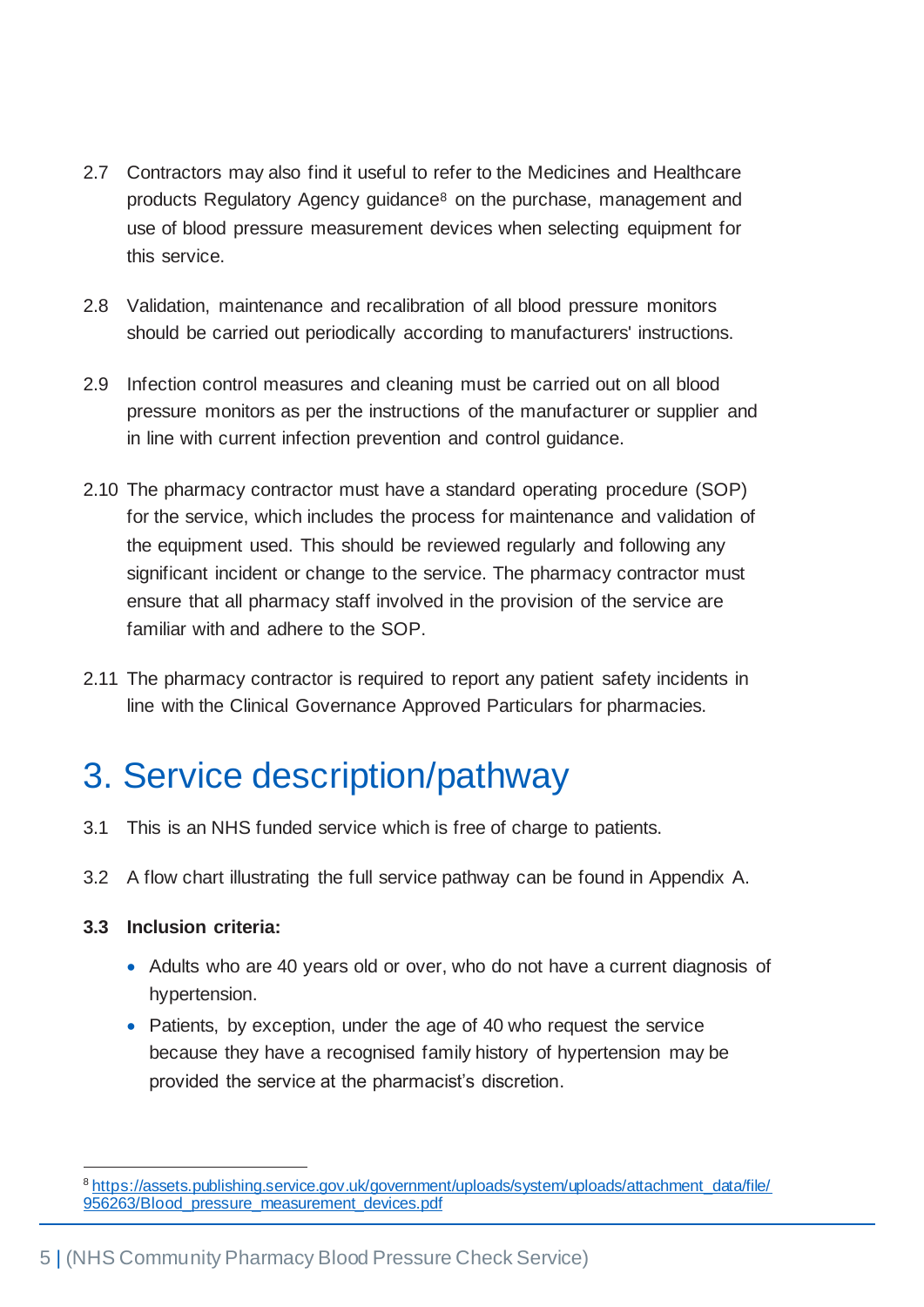- Patients between 35 and 39 years old who are approached about or request the service may be tested at the pharmacist's discretion.
- Adults specified by a general practice for the measurement of blood pressure (clinic and ambulatory blood pressure checks). This process should be agreed locally with general practices.

#### **3.4 Exclusion criteria:**

- People who are unable to give consent to participate.
- People under the age of 40 years old, unless at the discretion of the pharmacist or unless they have been specified by a general practice for the measurement of blood pressure.
- People who have their blood pressure regularly monitored by a healthcare professional, unless the general practice requests the service is provided for the patient. Requests should be sent via a process which is agreed locally with general practices.
- 3.5 The pharmacy contractor must ensure the service is accessible, appropriate and sensitive to the needs of all patients. No eligible patient shall be excluded or experience particular difficulty in accessing this service, with regards to protected characteristics.
- 3.6 Any patient who is identified as suitable to be included under the criteria but where the smallest/largest cuff available does not fit and therefore an accurate blood pressure cannot be obtained, should be directed to their GP.

#### **3.7 Identification of patients**

- 3.7.1 For the service to be a success, potential patients who meet the inclusion criteria will be proactively identified. This may include:
	- proactively and sensitively initiating discussions with people who may fall into the appropriate age range
	- targeting those collecting prescriptions who fall within the age range but are not already prescribed any antihypertensives
	- displaying posters within the pharmacy or providing digital information through the pharmacy website
	- raising the service with patients already accessing other services at the pharmacy (eg New Medicine Service, flu vaccination, Community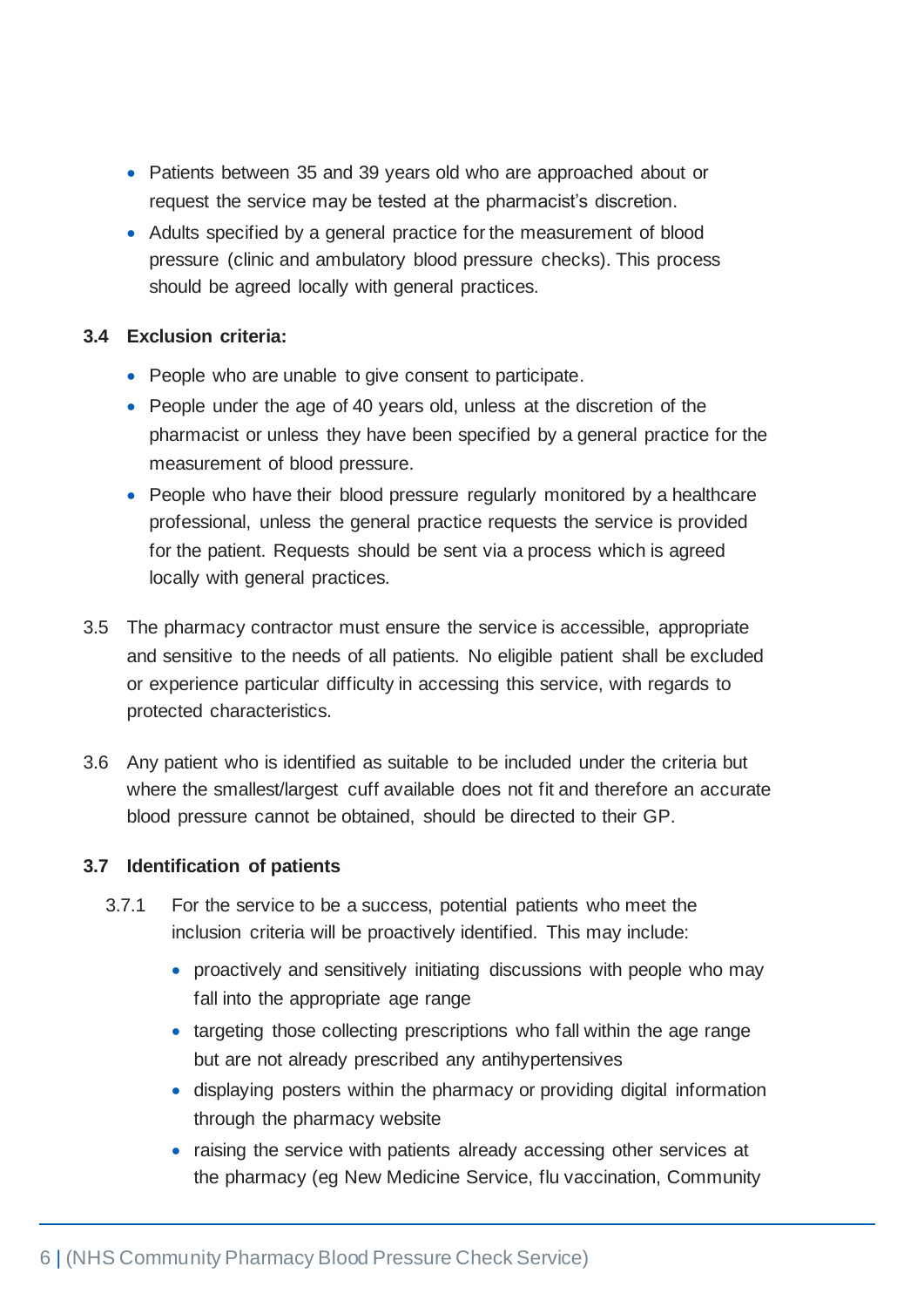Pharmacist Consultation Service, self-care advice and health promotion advice).

#### **3.8 Consultation**

- 3.8.1 The service will be explained to the patient and their consent gained.
- 3.8.2 The pharmacist will then conduct a face to face consultation in the pharmacy consultation room (or other suitable location if the service is provided outside of the pharmacy) and will take blood pressure measurements following best practice as described in NICE guidance (NG136) Hypertension in adults: diagnosis and management. 9
- 3.8.3 The pharmacist will discuss the results with the patient and complete the appropriate next steps (see section 3.10). As part of the consultation, the patient should be provided with the details of their blood pressure results. The information can be provided in the patient's preferred way, for example, they may choose to take a photo of the test results, it may be completed electronically by the pharmacist and emailed to the patient or provided in hardcopy format.

### **3.9 Patients referred by their general practice (including those already diagnosed with hypertension)**

3.9.1 Pharmacies can also undertake a clinic blood pressure check or ambulatory blood pressure measurement for patients at the request of a general practice made via a locally agreed process.

#### **3.10 Test outcomes**

3.10.1 All test results must be sent to patients' registered general practices. Some test results indicate urgent referrals are needed (see details below) and in these cases the pharmacist will telephone the patient's general practice and send their blood pressure test results immediately by NHSmail or other secure digital process. All other test results must be sent by NHSmail or other secure digital process to patients' general practices in a weekly summary.<sup>10</sup> The information to be sent to the general practice can be found in Appendix B.

<sup>9</sup> <https://www.nice.org.uk/guidance/ng136/chapter/Recommendations#measuring-blood-pressure> <sup>10</sup> Where a contractor's clinical IT system uses the relevant Professional Record Standards Body standards to send structured, interoperable messages to general practice IT systems, related to individual patients, the need to send weekly summary emails does not apply.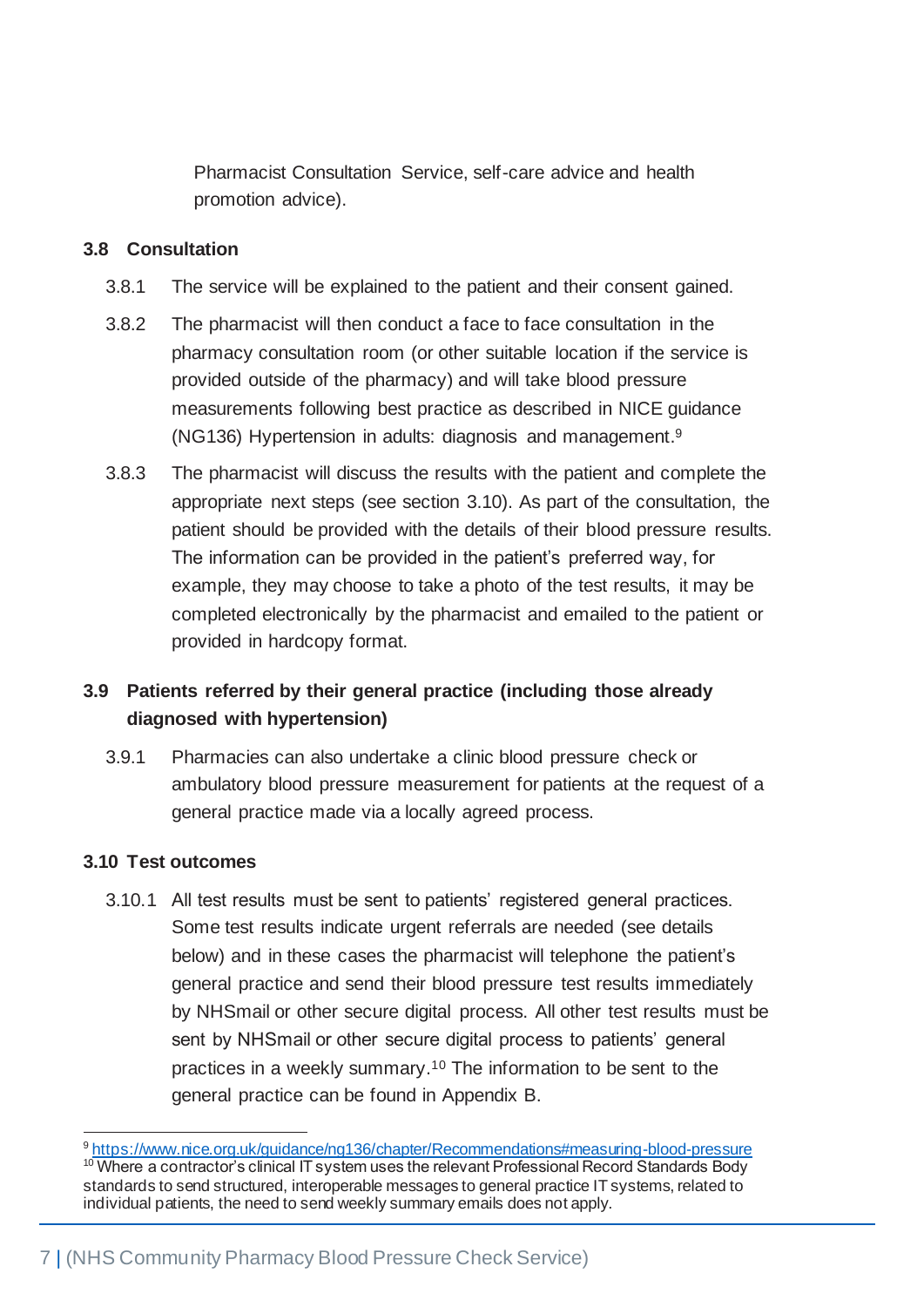3.10.2 Once an initial clinic blood pressure reading has been taken, there are a number of possible outcomes and actions required from the pharmacist. These are set out in Table 1. Appropriate action should be taken if either the systolic or the diastolic measurement or both fall outside the normal range.

| <b>Test outcome</b>                                                                                                     | <b>Next steps</b>                                                                                                                                                                                                                                                                                                                                                                                                                                                                                                                          |
|-------------------------------------------------------------------------------------------------------------------------|--------------------------------------------------------------------------------------------------------------------------------------------------------------------------------------------------------------------------------------------------------------------------------------------------------------------------------------------------------------------------------------------------------------------------------------------------------------------------------------------------------------------------------------------|
| <b>Normal clinic blood</b><br>pressure: a blood<br>pressure lower than<br>140/90mmHg and<br>higher than<br>90/60mmHg.   | Patients will receive advice on maintaining healthy behaviours<br>(see section 3.13) and will be given a record of their results.                                                                                                                                                                                                                                                                                                                                                                                                          |
| <b>High clinic blood</b><br>pressure: a blood<br>pressure of<br>140/90mmHg or higher,<br>but lower than<br>180/120mmHg. | Patients will receive advice promoting healthy behaviours (see<br>section 3.13) and will be offered ABPM by the pharmacy (further<br>details below).<br>Patients will be given a record of their results.                                                                                                                                                                                                                                                                                                                                  |
| Very high clinic blood<br>pressure: a blood<br>pressure of<br>180/120mmHg or<br>higher.                                 | Patients will be urgently referred to see their GP the same day.<br>During general practice opening hours the pharmacist should<br>call the general practice while the patient is still in the pharmacy.<br>If the pharmacist is unable to contact the general practice or the<br>general practice is closed, the pharmacist will advise the patient<br>to take appropriate action as agreed locally, which may include<br>referral to A&E if their GP cannot see them that same day.<br>Patients will be given a record of their results. |

#### **Table 1: Clinic blood pressure monitoring outcomes and next steps**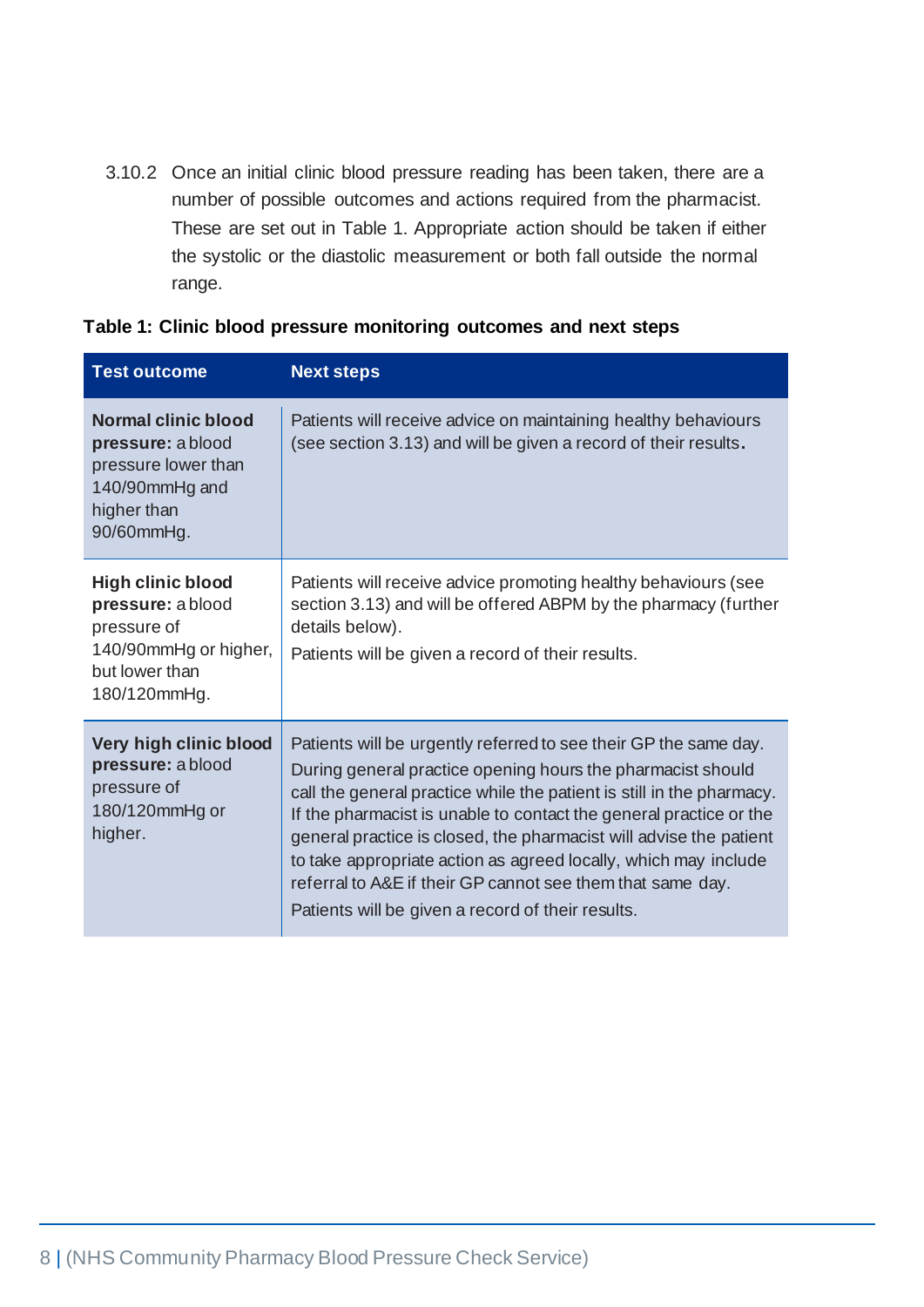| <b>Test outcome</b>                                                                   | <b>Next steps</b>                                                                                                                                                                                                                                                                                                                                                                                                                                                                                                                                                                                                                                      |
|---------------------------------------------------------------------------------------|--------------------------------------------------------------------------------------------------------------------------------------------------------------------------------------------------------------------------------------------------------------------------------------------------------------------------------------------------------------------------------------------------------------------------------------------------------------------------------------------------------------------------------------------------------------------------------------------------------------------------------------------------------|
| Low clinic blood<br>pressure: a blood<br>pressure of<br>90/60mmHg or lower.           | Although the aim of this service is to identify people with<br>hypertension, appropriate advice and next steps need to be<br>given to any person with low clinic blood pressure.<br>Patients will be given a record of their results.                                                                                                                                                                                                                                                                                                                                                                                                                  |
|                                                                                       | Patients with blood pressure lower than 90/60mmHg but<br>who are asymptomatic will receive advice on maintaining<br>healthy behaviours (see section 3.13) and advised to have their<br>blood pressure tested again within a year.                                                                                                                                                                                                                                                                                                                                                                                                                      |
|                                                                                       | Patients with blood pressure lower than 90/60mmHg that<br>experience dizziness, nausea or fatigue will receive advice<br>promoting healthy behaviours (see section 3.13) and be advised<br>to see their GP within three weeks. The pharmacist may ask<br>about any prescribed or non-prescribed drugs or herbal products<br>the patient is taking that might reduce their blood pressure. If the<br>pharmacist believes the patient is at risk (such as of falling) they<br>should support the patient to arrange an urgent GP appointment<br>the same day.                                                                                            |
|                                                                                       | Patients with blood pressure lower than 90/60mmHg that                                                                                                                                                                                                                                                                                                                                                                                                                                                                                                                                                                                                 |
|                                                                                       | experience regular fainting or falls or feel like they may faint<br>on a daily/near daily basis will be urgently referred to see their<br>GP the same day. The pharmacist will inform the general<br>practice by NHSmail or other locally agreed secure digital<br>process. In addition, during general practice hours the<br>pharmacist should call the general practice while the patient is<br>still in the pharmacy. If the pharmacist is unable to contact the<br>general practice or the general practice is closed, the pharmacist<br>will advise the patient to take appropriate action as agreed<br>locally which may include referral to A&E |
| Irregular pulse: if the<br>blood pressure monitor<br>indicates an irregular<br>pulse. | The test should be repeated after five minutes.<br>If the second reading still indicates an irregular pulse, then the<br>patient should be urgently referred to see their GP the same<br>day. The pharmacist will inform the general practice by NHSmail<br>or other locally agreed secure digital process. The process to be<br>followed is as per 'very high clinic blood pressure' (above).                                                                                                                                                                                                                                                         |

3.10.3 In line with NICE guideline NG136, if hypertension is not diagnosed, blood pressure measurement should be encouraged at least every five years and could be considered more frequently if blood pressure is measured close to 140/90mmHg.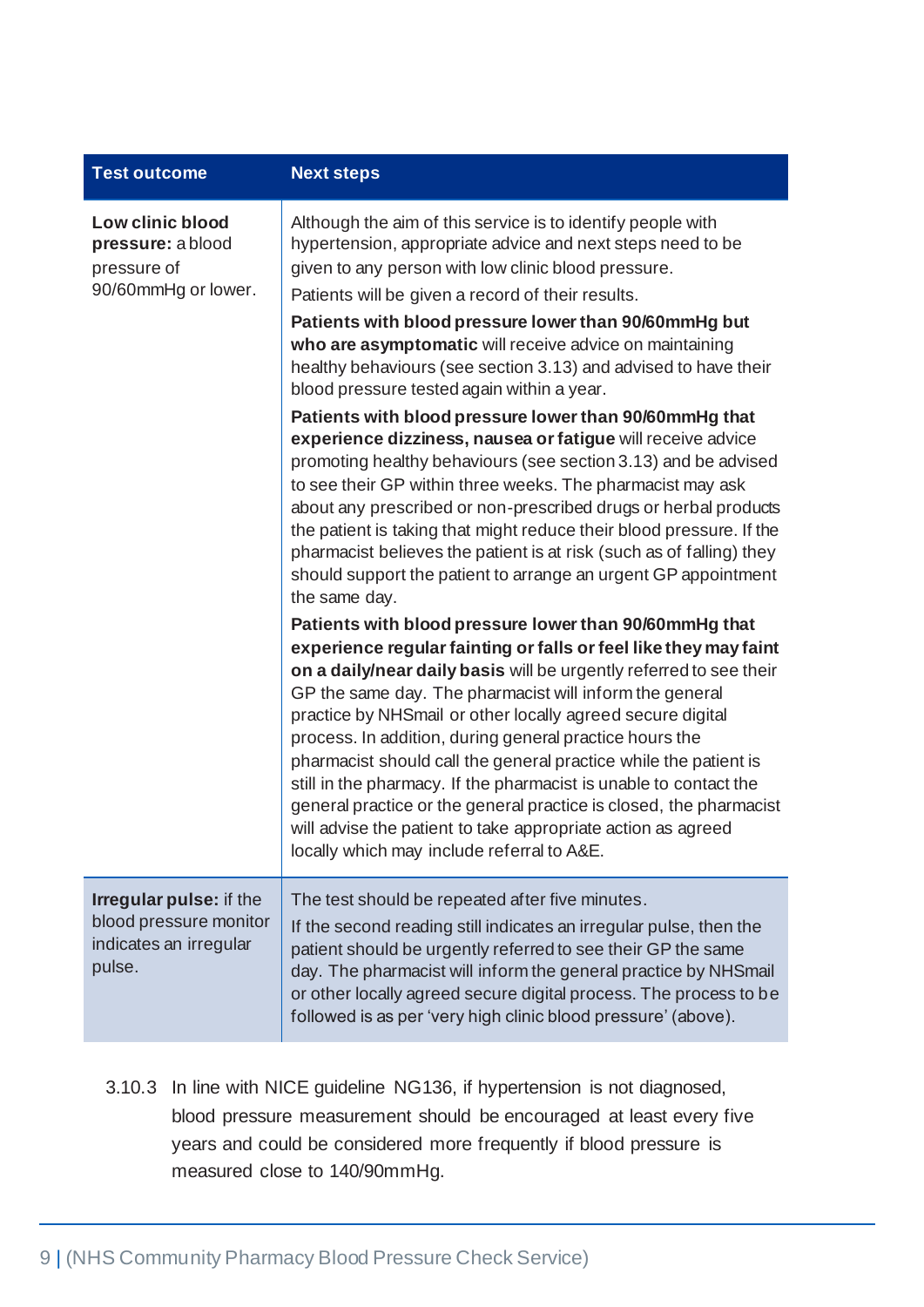#### **3.11 Ambulatory Blood Pressure Monitoring (ABPM)**

- 3.11.1 Where the clinic blood pressure measurements are 140/90mmHg or higher but less than 180/120mmHg, then ABPM should be offered to the patient in a timely manner, ie either on the same day as the clinic reading or as soon as convenient to the patient within a few days of the initial clinic measurement.
- 3.11.2 When loaning an ABPM device to the patient, contractors may wish to ask patients to complete a blood pressure monitor loan form and must re-set the meters for each patient ensuring only readings for that patient will be measured during ABPM.
- 3.11.3 The pharmacist will fit the ABPM device, explain how it works, that it cannot become wet and therefore baths and showers must be avoided during the 24-hour monitoring and provide instructions on what to do when a reading is being recorded.
- 3.11.4 The ABPM will record all readings in its internal memory and calculate an average value. The pharmacist will interpret and explain the results during the patient's return appointment.
- 3.11.5 The ambulatory readings will include diastolic and systolic readings for each of 24-hour average, night-time and daytime. The recorded data must be documented for each patient. The following next steps will apply depending on the ABPM results obtained:
	- **ABPM indicates a normal blood pressure** where ABPM shows an average blood pressure of lower than 135/85mmHg and higher than 90/60mmHg. The patient will be given a record of their results and receive advice on maintaining healthy behaviours. Results will also be reported to the patient's GP by the pharmacist using NHSmail or other secure digital process.
	- **ABPM confirms a high blood pressure** where ABPM shows an average blood pressure of 135/85mmHg or higher but lower than 150/95mmHg. Patients will be referred to see their GP within three weeks. The patient will be given a record of their results to show the GP and results will also be reported to the GP by the pharmacist using NHSmail or other secure digital process.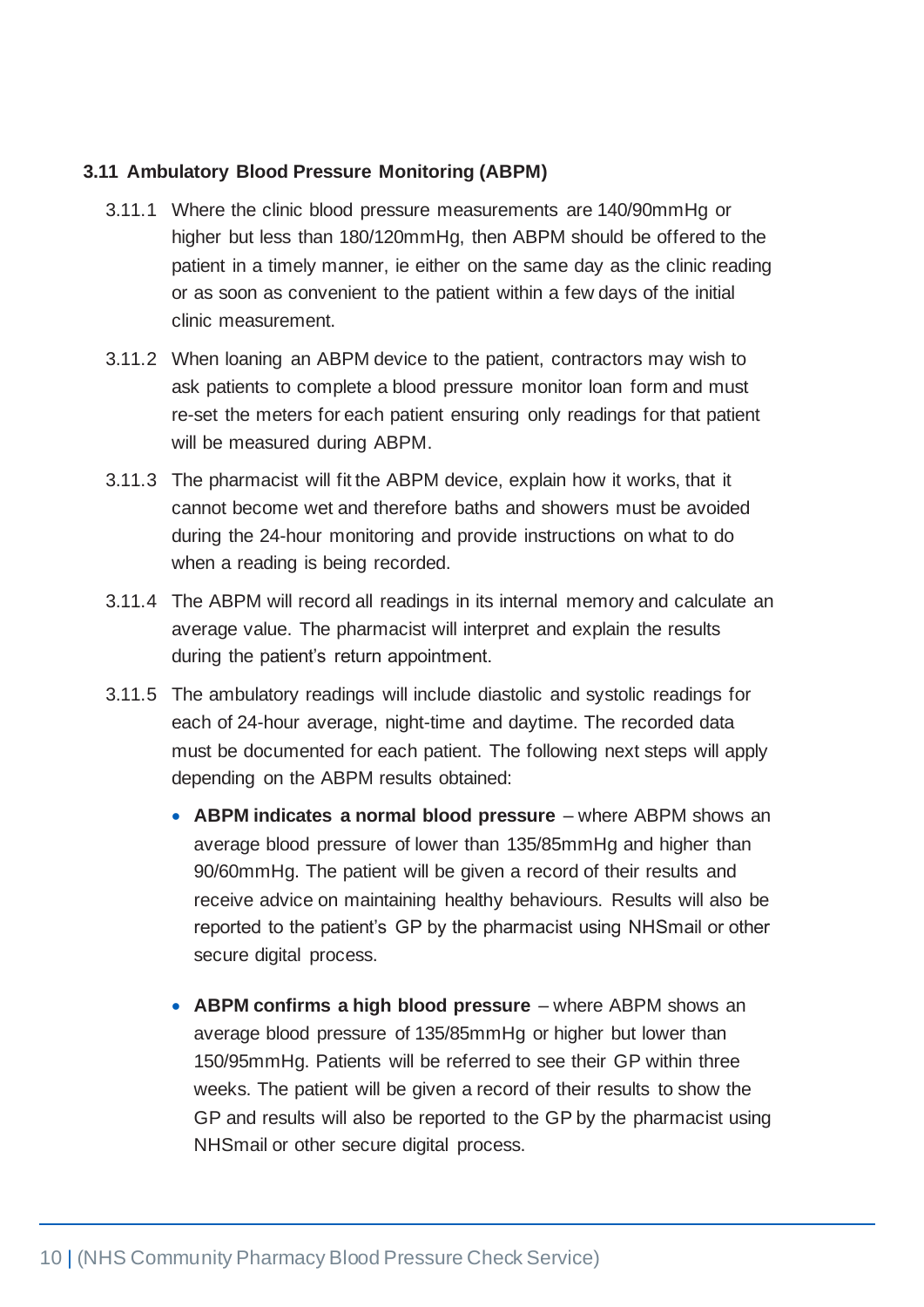• **ABPM indicates stage 2 hypertension** – where ABPM shows average blood pressure of 150/95mmHg or higher. Patients will be urgently referred to see their GP the same day. The patient will be given a record of their results to show the GP. During general practice opening hours the pharmacist will call the general practice while the patient is still in the pharmacy. If the general practice is closed the pharmacist will advise the patient to take appropriate action, as agreed locally, which may include referral to A&E. The results will also be sent by the pharmacist using NHSmail or other secure digital process to the patient's GP and A&E department if applicable.

#### **3.12 Patient non-attendance for ABPM**

- 3.12.1 **Collection of equipment for measurement of ABPM**: Should a patient fail to attend a scheduled pharmacy appointment as part of this service to be fitted with equipment for ABPM, the pharmacy team should make at least two attempts, on separate occasions, to contact the patient to rearrange the appointment. In the event of a failure to attend, the pharmacist should inform the patient's general practice, providing the initial clinic blood pressure measurements and notify them of the failure to attend to be fitted with equipment for ABPM.
- 3.12.2 **Receiving results and returning equipment**: Should a patient fail to attend a scheduled pharmacy appointment as part of this service to receive the results of ABPM and return equipment, the pharmacy contractor will seek to contact the patient to rearrange the appointment. If despite these attempts to contact, the patient does not return to receive ABPM results five working days after the agreed appointment date, the pharmacist team should notify the patient's general practice of the failure to attend to receive ABPM results and provide the initial clinic blood pressure measurements.

#### **3.13 Promoting healthy behaviours**

3.13.1 After the initial clinic blood pressure testing is complete, there should be a brief discussion about the patient's current lifestyle/behaviour as described in NICE Guideline (NG136) Hypertension in adults: diagnosis and management, with relevant advice provided on improving behaviours and reducing risk factors. This advice can be augmented with written information and/or links to online resources, and patients can also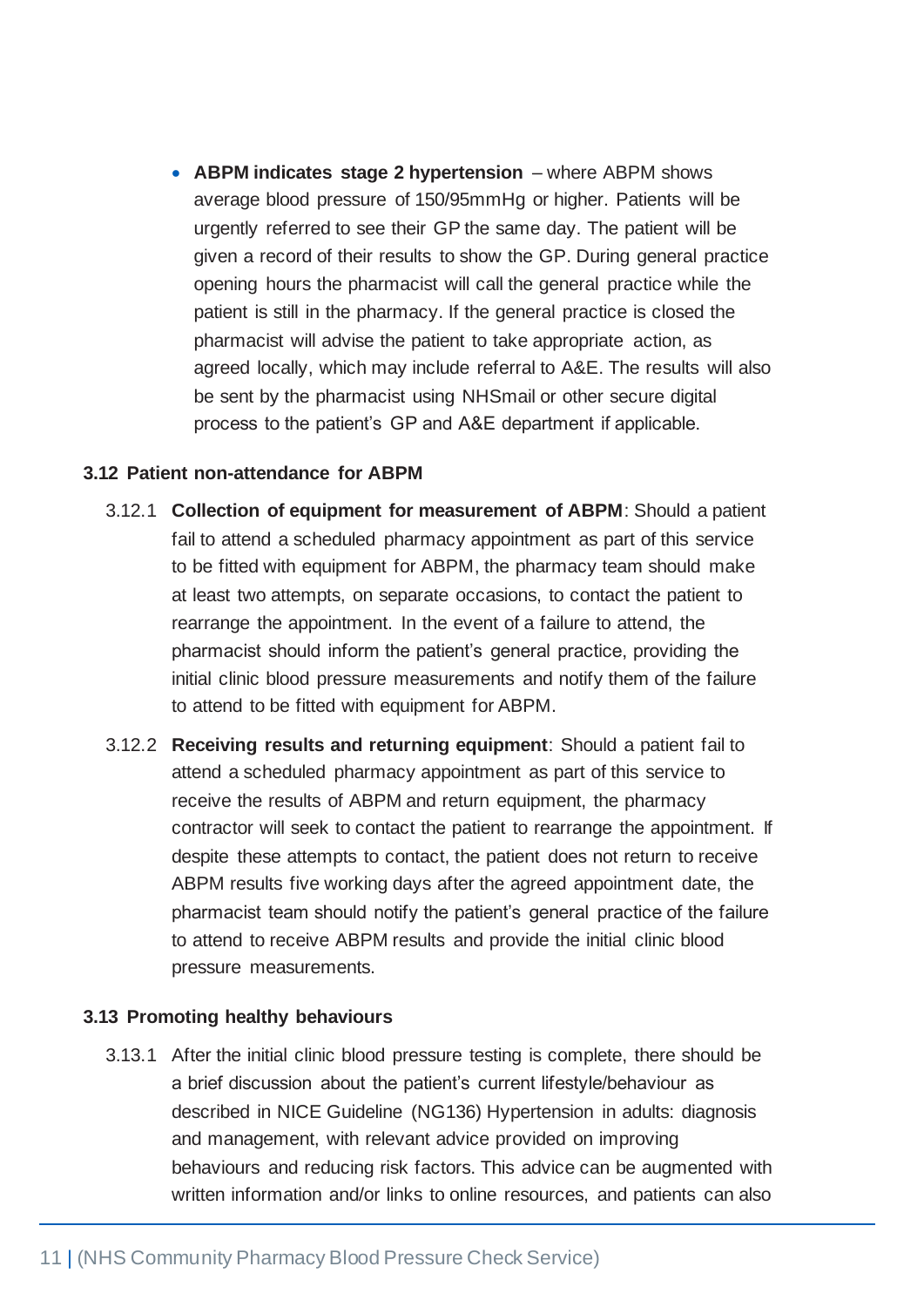be signposted to relevant support services. A summary of the advice provided and any signposting should be recorded in the clinical record for the service.

## <span id="page-12-0"></span>4. Data and information management

- 4.1 Before blood pressure measurements are taken, verbal consent must be sought from the patient and recorded in the pharmacy's clinical record for the service. This consent should cover the measurement of blood pressure and also advise the patient of the following information sharing that will take place:
	- The sharing of information between the pharmacy and the patient's general practice to allow the appropriate recording of the blood pressure reading in their general practice record.
	- The sharing of information about the service with NHS England and NHS Improvement as part of service monitoring and evaluation.
	- The sharing of information about the service with the NHSBSA and NHS England and NHS Improvement for the purpose of contract management and as part of post-payment verification.
- 4.2 The pharmacy will maintain a clinical record of the consultation and blood pressure test results, including the dataset to be reported to the NHSBSA's MYS platform detailed in Appendix C.
- 4.3 All relevant records must be managed in line with Records Management Code of Practice for Health and Social Care.<sup>11</sup>

### <span id="page-12-1"></span>5. Withdrawing from the service

5.1 If the pharmacy contractor wishes to stop providing the hypertension casefinding advanced service, they must notify the commissioner that they are no longer going to provide the service via the MYS platform, giving at least one month's notice prior to the cessation of the service, to ensure that accurate payments can be made.

<sup>11</sup> [https://www.gov.uk/government/publications/records-management-code-of-practice-for-health](https://www.gov.uk/government/publications/records-management-code-of-practice-for-health-and-social-care)[and-social-care](https://www.gov.uk/government/publications/records-management-code-of-practice-for-health-and-social-care)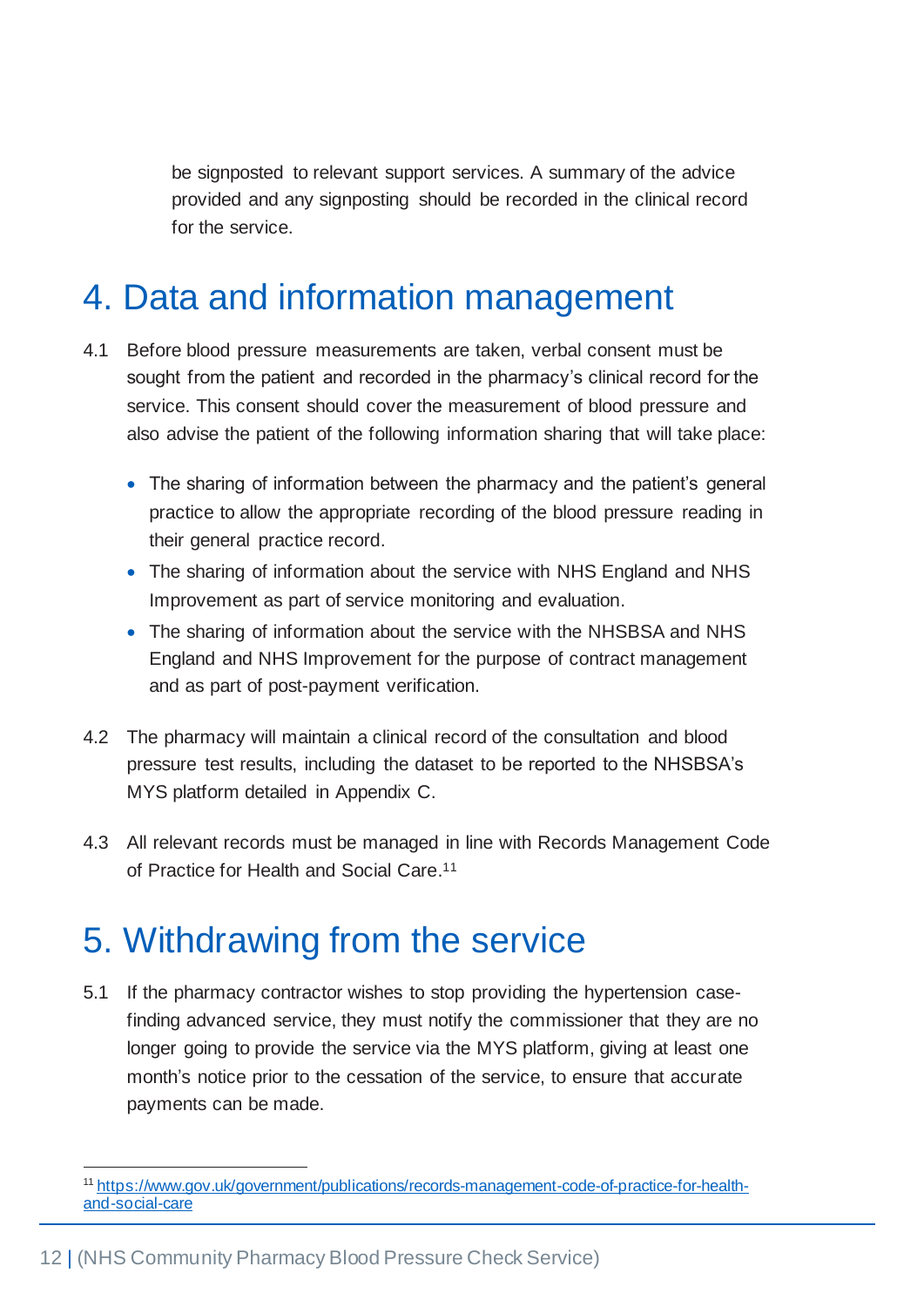### <span id="page-13-0"></span>6. Payment arrangements

- 6.1 Claims for payments for this service should be made monthly, via the NHSBSA's MYS platform, in accordance with the usual Drug Tariff claims process.
- 6.2 Pharmacies providing this service will be eligible for the following payments:
	- A set-up fee of £440
	- A fee of £15 for each patient receiving a clinic blood pressure check
	- A fee of £45 for each appropriate provision of ABPM to a patient.
- 6.3 In addition, incentive fees will be paid to pharmacies across 2021/22, 2022/23 and 2023/24. Pharmacies must reach a threshold of ABPM activity to trigger the payment of the incentive fees. An incentive fee of £1,000 will be available in the first year of service provision, followed by a payment of £400 in subsequent years if the pharmacy reaches the specified thresholds for those years.
- 6.4 The incentive will be triggered by providing:
	- five ABPM checks in 2021/22
	- 15 ABPM checks in 2022/23
	- 20 ABPM checks in 2023/24
- 6.5 Contractors who sign up after 2021/22 must achieve the ABPM activity thresholds specified for the given financial year and will receive £1,000 as a first payment. If a contractor signs up in 2021/22 and fails to do five ABPM checks, they can earn £1,000 by doing 15 ABPM checks in 2022/23.
- 6.6 If clinic blood pressure measurement or ABPM are provided at the request of a general practice, the service fees set out above will be paid to the contractor.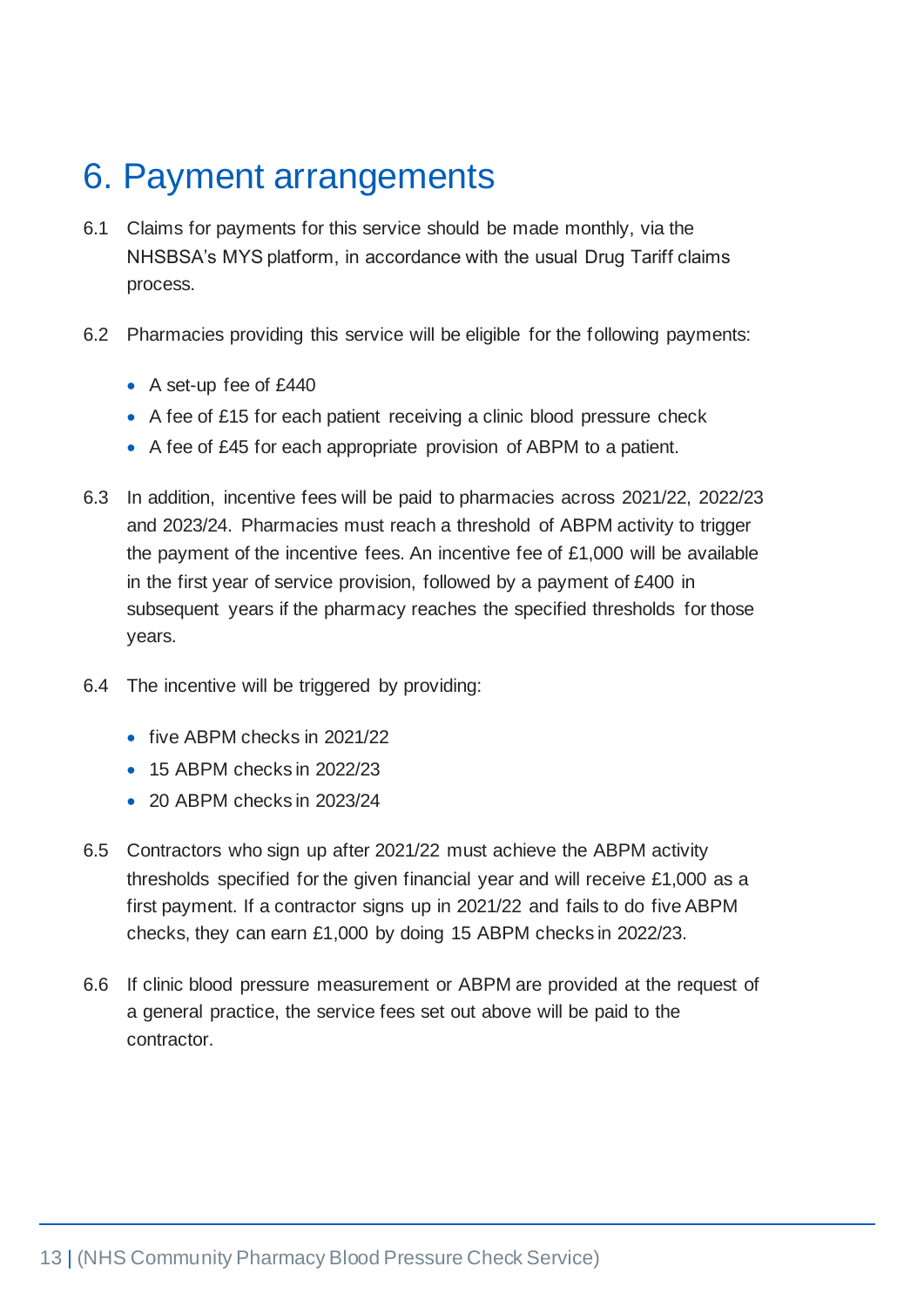## Appendix A: Hypertension case-finding advanced service protocol

<span id="page-14-0"></span>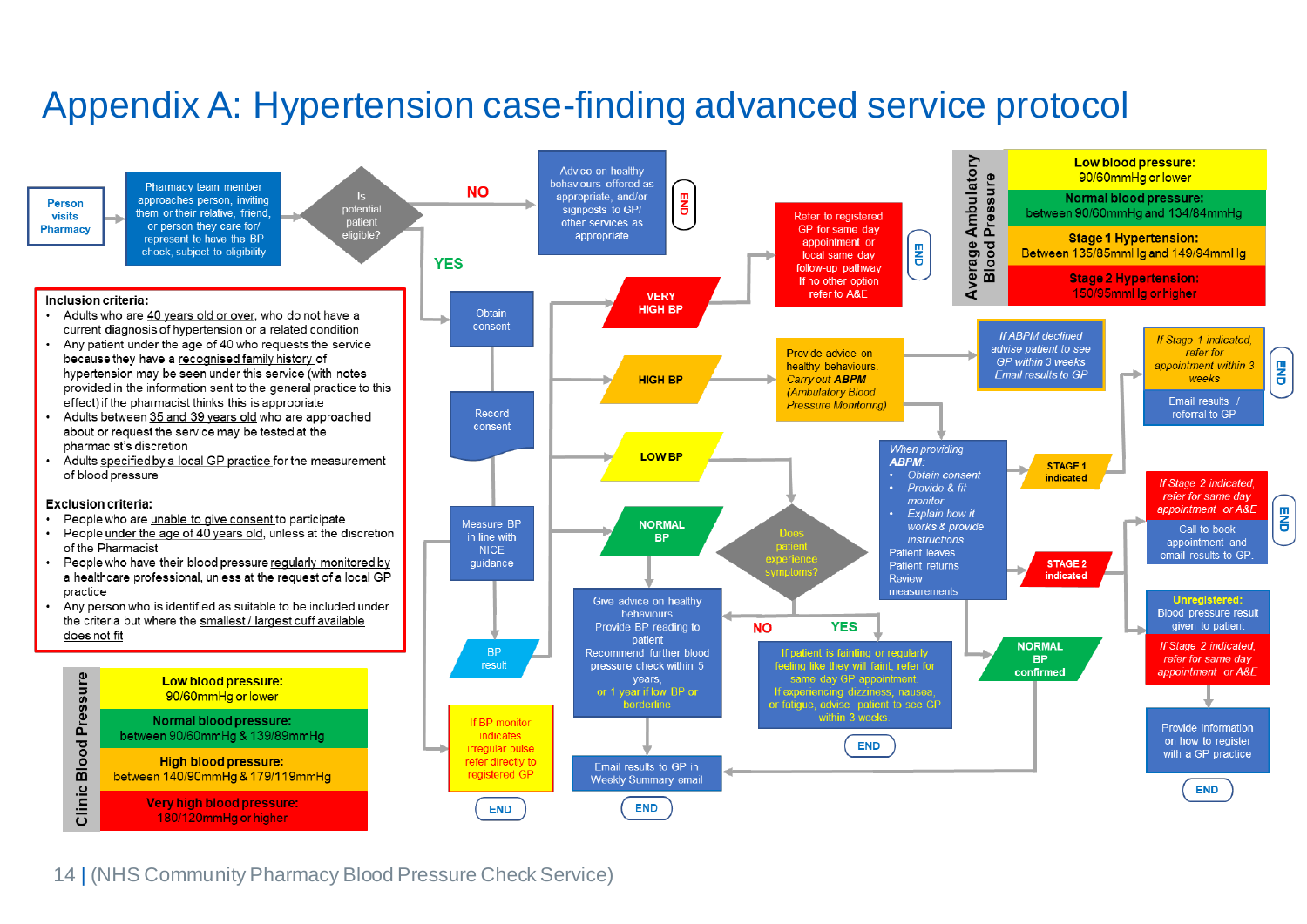# <span id="page-15-0"></span>Appendix B: Sending results to general practices

- 1. All test results must be sent via NHSmail or other secure digital process to patients' general practices for entry into the patient record. For all test outcomes, the following information should be sent:
	- Pharmacy name, address and ODS code
	- Patient name
	- Patient date of birth
	- Patient address
	- Patient NHS number
	- Date of clinic reading\*
	- Clinic reading (systolic/diastolic)\*
	- Date ABPM device fitted\*
	- ABPM reading (average daytime systolic/diastolic)\*
	- ABPM reading (average night-time systolic/diastolic)\*
	- ABPM reading (average 24hr systolic/diastolic)\*

\* Send appropriate data, which will vary depending on the individual circumstances of the patient, eg a referral by a general practice for ABPM will not have clinic readings undertaken.

- 2. There are three instances in which the above information will be sent to general practices.
	- i. **Urgent, same-day referrals**. If a patient requires an urgent, same-day referral, their results must be sent immediately to their general practice with a standardised title, eg 'ACTION REQ TODAY: CP HYPERTENSION CASE-FINDING'. Patients requiring a same-day referral are those with:
		- a 'very high' clinic reading
		- a 'high' clinic reading whose ABPM results indicate stage 2 hypertension
	- ii. **Appointments within three weeks**. If a patient requires an appointment with their GP within three weeks, their results should be sent immediately with a standardised title, eg 'ACTION REQ WITHIN 3 WEEKS: CP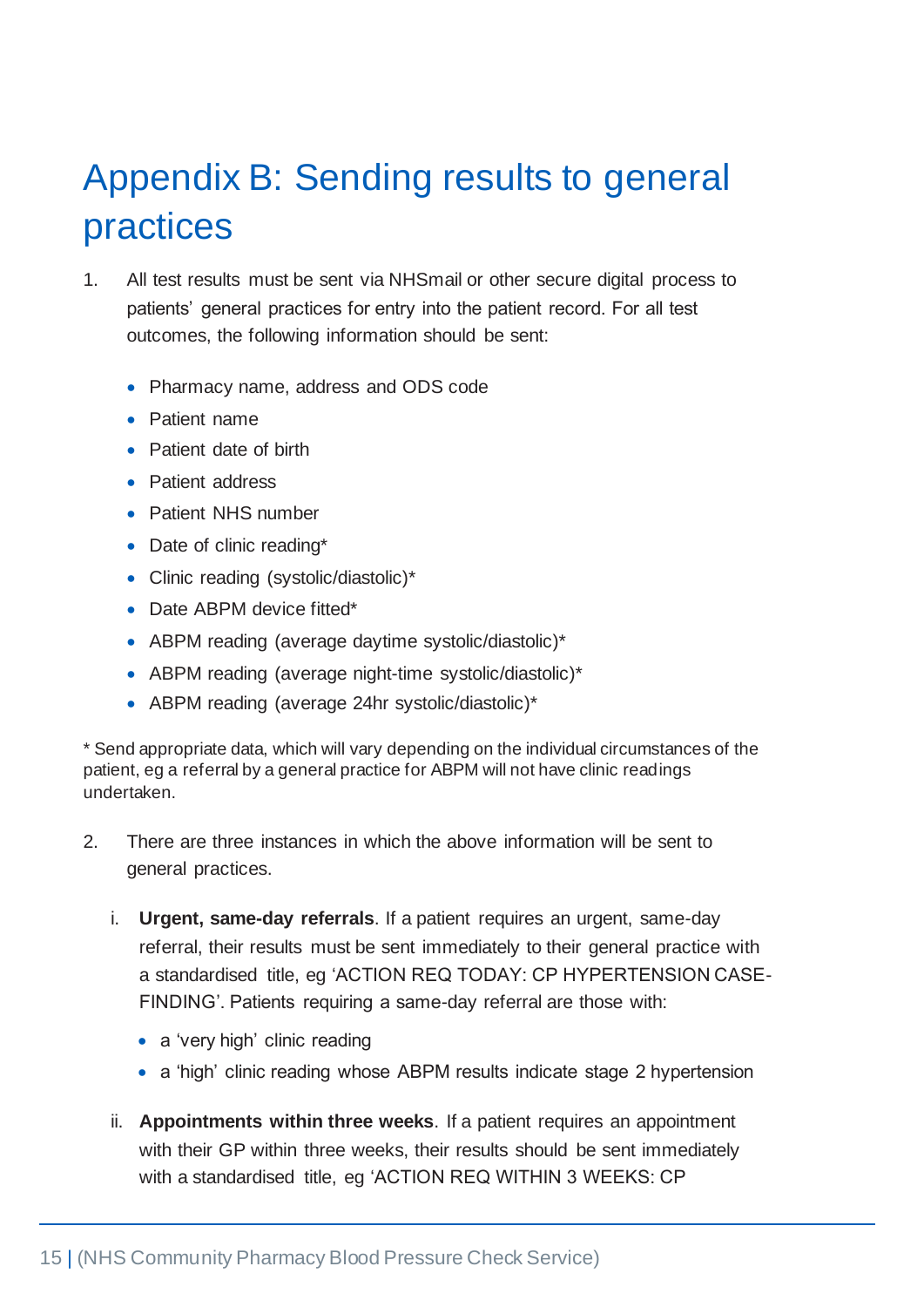HYPERTENSION CASE-FINDING'. Patients who require an appointment within three weeks are those with:

- a 'high' clinic reading who subsequently give a 'high' ABPM reading
- a 'low' clinic reading with symptoms
- iii. **A weekly summary email**. All other test results should be sent on a weekly basis to general practices for patients who complete the service that week and do not need a referral. These results should be sent at the end of each week with a standardised title, eg 'WEEKLY SUMMARY OF BP MEASUREMENTS FOR ENTRY INTO PATIENT RECORDS'.<sup>12</sup> If a clinic blood pressure check is completed for a patient who requires subsequent ABPM, both results should be sent to the general practice after ABPM is completed. Patients who should be entered on the weekly summary to general practice are those with:
	- a 'normal' clinic reading
	- a 'high' clinic reading who subsequently give a 'normal' ABPM reading
	- a 'low' clinic reading with no symptoms.
- 3. The transcript of ABPM information (the output data/report from the ABPM device) should be sent to the GP for every patient who has had ABPM with clear patient details so practice teams can match them to patients.

<sup>&</sup>lt;sup>12</sup> Where a contractor's clinical IT system uses the relevant Professional Record Standards Body standards to send structured, interoperable messages to general practice IT systems, related to individual patients, the need to send weekly summary emails does not apply.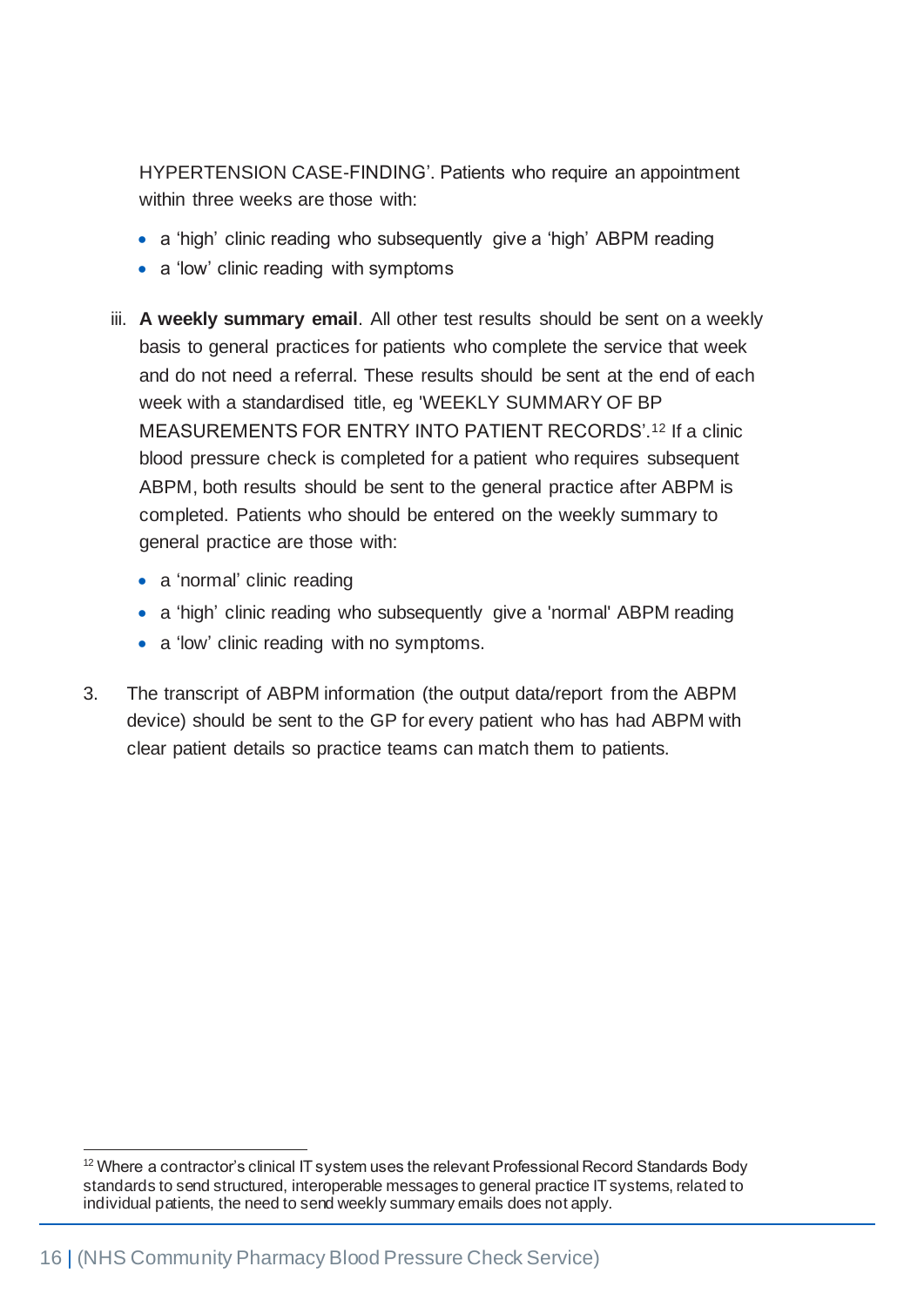# <span id="page-17-0"></span>Appendix C: Dataset to be reported to the NHSBSA's MYS portal

- 1. For each service provision, the contractor must report the dataset outlined below through the NHSBSA MYS portal for payment, monitoring and evaluation purposes:
	- i. Age of patient
	- ii. Date of service provision
	- iii. Clinic reading (systolic and diastolic)
	- iv. If clinic reading, was this opportunistic or referred from a GP?
	- v. ABPM reading (average 24-hour systolic and diastolic)
	- vi. If ABPM, was this opportunistic or referred from a GP?
- 2. This data must be reported monthly; where a clinic check has been undertaken and an ABPM is required, which will be undertaken in the following month, the data for the complete service provision should be reported once both elements of the service (clinic check and ABPM) have been completed.
- 3. Pharmacy contractors should note that the above dataset is an interim requirement. An application programming interface (API) will be available in due course within pharmacy IT systems which support the creation of clinical records for the service. This will support the required dataset being extracted from pharmacy IT systems with the data being submitted to the MYS portal. Details on the timing of the API introduction and the full dataset for the hypertension case-finding advanced service will be made available in due course.